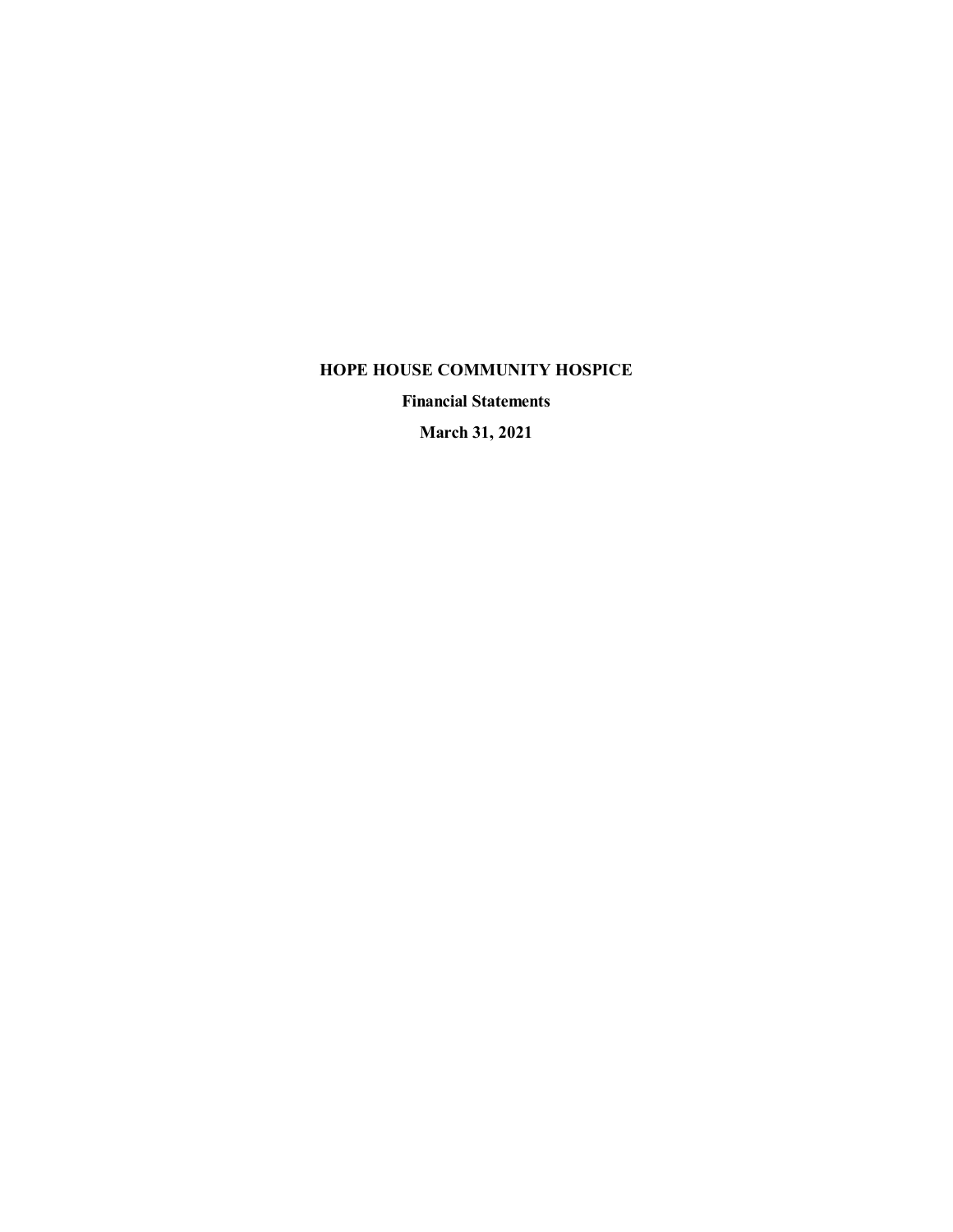# **HOPE HOUSE COMMUNITY HOSPICE Index to Financial Statements Year Ended March 31, 2021**

|                                                   | Page     |
|---------------------------------------------------|----------|
| <b>INDEPENDENT AUDITOR'S REPORT</b>               | $1 - 2$  |
| <b>FINANCIAL STATEMENTS</b>                       |          |
| <b>Statement of Financial Position</b>            | 3        |
| Statement of Operations and Changes in Net Assets | 4        |
| Statement of Cash Flows                           | 5        |
| Notes to Financial Statements                     | $6 - 11$ |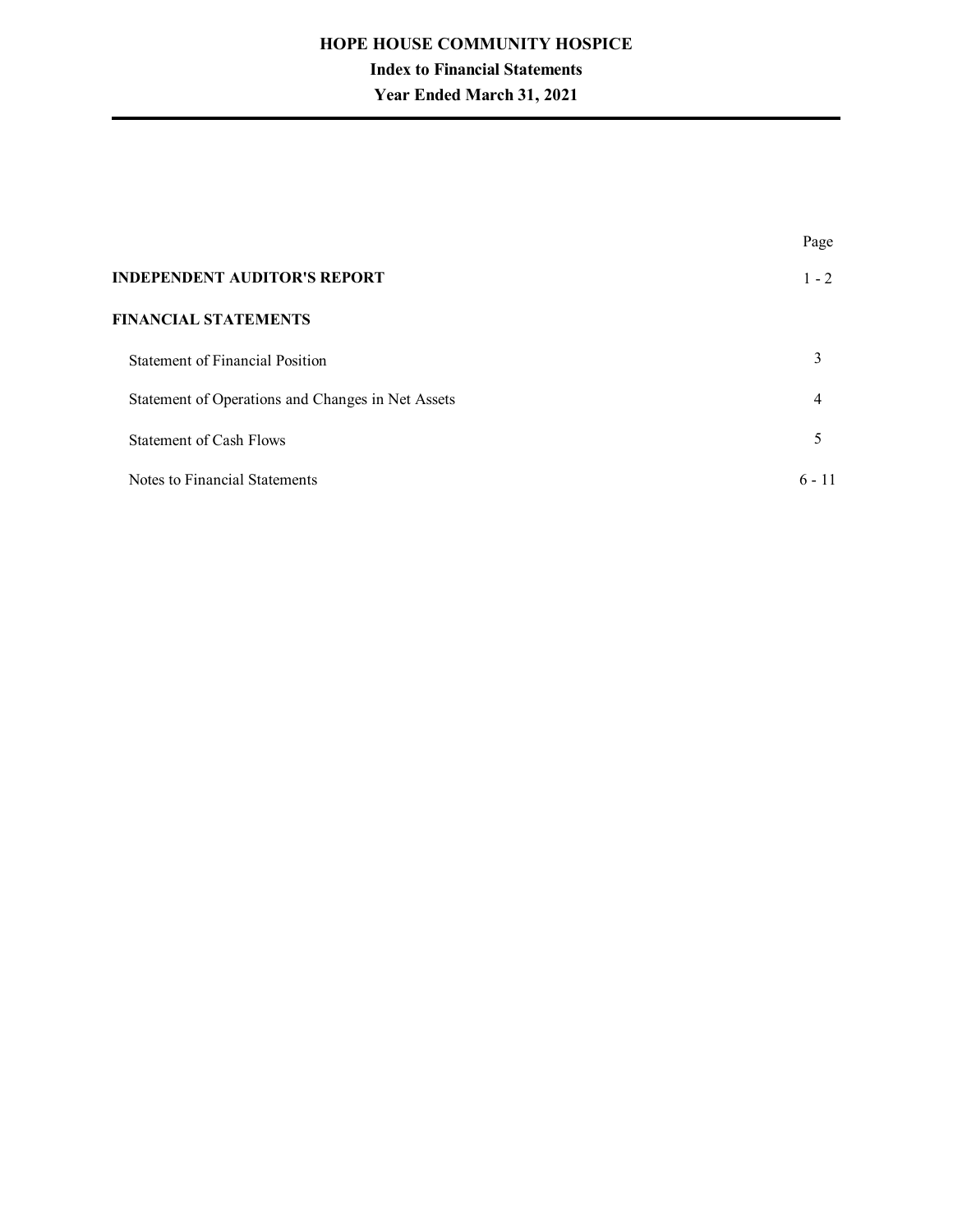Professional Corporation, CPAs Tax | Audit | Advisory

## **INDEPENDENT AUDITOR'S REPORT**

To the Members of Hope House Community Hospice

### *Qualified Opinion*

We have audited the financial statements of Hope House Community Hospice (the "Organization"), which comprise the statement of financial position as at March 31, 2021, and the statements of operations and changes in net assets and cash flows for the year then ended, and notes to the financial statements, including a summary of significant accounting policies.

In our opinion, except for the possible effects of the matter described in the *Basis for Qualified Opinion* section of our report, the accompanying financial statements present fairly, in all material respects, the financial position of the Organization as at March 31, 2021, and the results of its operations and its cash flows for the year then ended in accordance with Canadian accounting standards for not-for-profit organizations.

### *Basis for Qualified Opinion*

In common with many charitable organizations, the Organization derives revenue from donations and other fundraising activities, the completeness of which is not susceptible to satisfactory audit verification. Accordingly, verification of these revenues was limited to the amounts recorded in the records of the Organization. Therefore, we were not able to determine whether any adjustments might be necessary to the Organization's revenues, excess (deficiency) of revenues over expenses, and cash flows for the years ended March 31, 2021 and 2020, or assets and net assets as at March 31, 2021 and 2020 and April 1, 2020 and 2019.

We conducted our audit in accordance with Canadian generally accepted auditing standards. Our responsibilities under those standards are further described in the *Auditor's Responsibilities for the Audit of the Financial Statements* section of our report. We are independent of the Organization in accordance with the ethical requirements that are relevant to our audit of the financial statements in Canada, and we have fulfilled our other ethical responsibilities in accordance with those requirements. We believe that the audit evidence we have obtained is sufficient and appropriate to provide a basis for our qualified audit opinion.

#### *Responsibilities of Management and Those Charged with Governance for the Financial Statements*

Management is responsible for the preparation and fair presentation of the financial statements in accordance with Canadian accounting standards for not-for-profit organizations, and for such internal control as management determines is necessary to enable the preparation of financial statements that are free from material misstatement, whether due to fraud or error.

In preparing the financial statements, management is responsible for assessing the Organization's ability to continue as a going concern, disclosing, as applicable, matters relating to going concern and using the going concern basis of accounting unless management either intends to liquidate the Organization or to cease operations, or has no realistic alternative but to do so.

Those charged with governance are responsible for overseeing the Organization's financial reporting process.

*(continues)*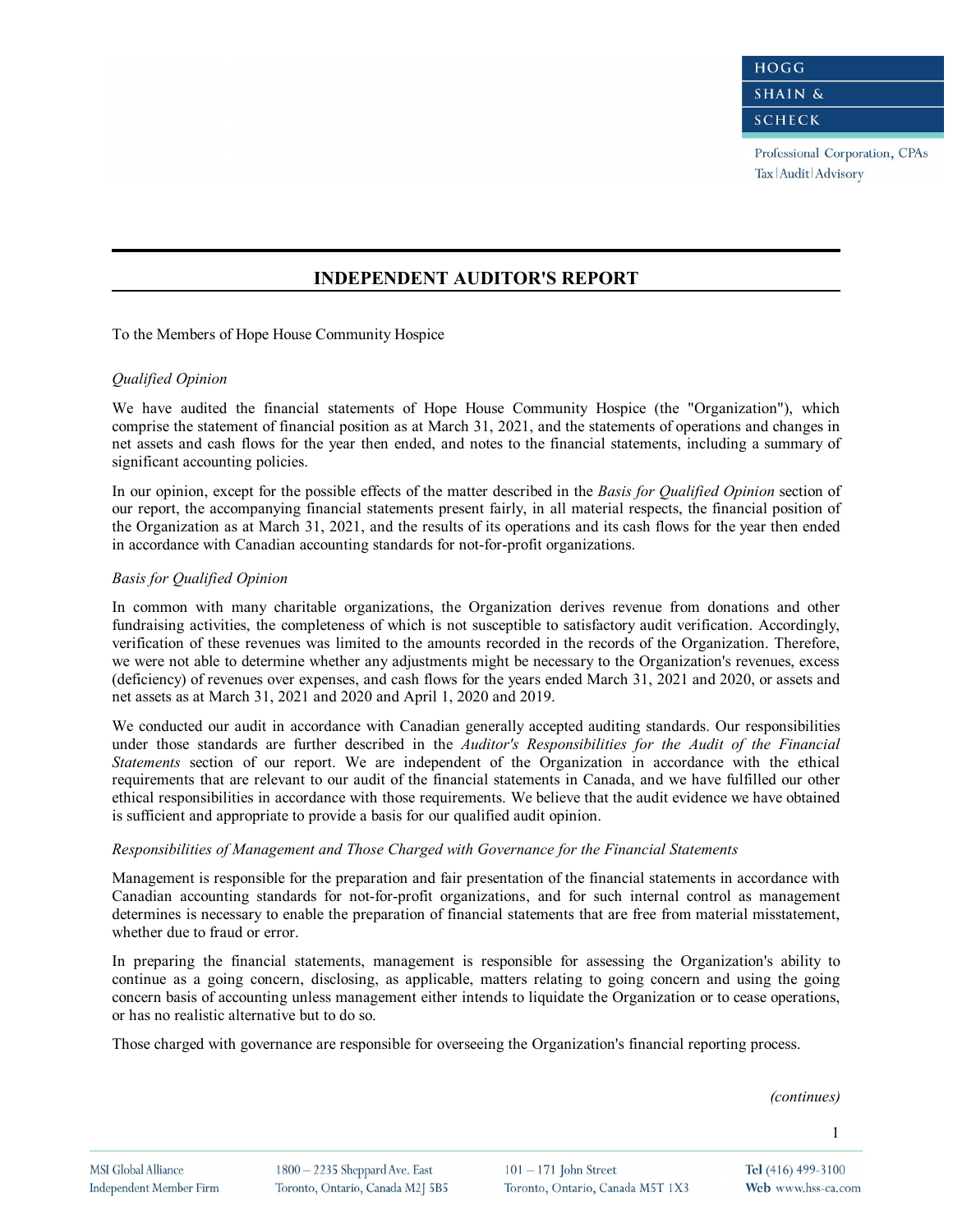#### Independent Auditor's Report to the Members of Hope House Community Hospice *(continued)*

#### *Auditor's Responsibilities for the Audit of the Financial Statements*

Our objectives are to obtain reasonable assurance about whether the financial statements as a whole are free from material misstatement, whether due to fraud or error, and to issue an auditor's report that includes our opinion. Reasonable assurance is a high level of assurance, but is not a guarantee that an audit conducted in accordance with Canadian generally accepted auditing standards will always detect a material misstatement when it exists. Misstatements can arise from fraud or error and are considered material if, individually or in the aggregate, they could reasonably be expected to influence the economic decisions of users taken on the basis of these financial statements. As part of an audit in accordance with Canadian generally accepted auditing standards, we exercise professional judgment and maintain professional skepticism throughout the audit. We also:

- <sup>l</sup> Identify and assess the risks of material misstatement of the financial statements, whether due to fraud or error, design and perform audit procedures responsive to those risks, and obtain audit evidence that is sufficient and appropriate to provide a basis for our opinion. The risk of not detecting a material misstatement resulting from fraud is higher than for one resulting from error, as fraud may involve collusion, forgery, intentional omissions, misrepresentations, or the override of internal control.
- Obtain an understanding of internal control relevant to the audit in order to design audit procedures that are appropriate in the circumstances, but not for the purpose of expressing an opinion on the effectiveness of the entity's internal control.
- <sup>l</sup> Evaluate the appropriateness of accounting policies used and the reasonableness of accounting estimates and related disclosures made by management.
- Conclude on the appropriateness of management's use of the going concern basis of accounting and, based on the audit evidence obtained, whether a material uncertainty exists related to events or conditions that may cast significant doubt on the entity's ability to continue as a going concern. If we conclude that a material uncertainty exists, we are required to draw attention in our auditor's report to the related disclosures in the financial statements or, if such disclosures are inadequate, to modify our opinion. Our conclusions are based on the audit evidence obtained up to the date of our auditor's report. However, future events or conditions may cause the entity to cease to continue as a going concern.
- <sup>l</sup> Evaluate the overall presentation, structure and content of the financial statements, including the disclosures, and whether the financial statements represent the underlying transactions and events in a manner that achieves fair presentation.

We communicate with those charged with governance regarding, among other matters, the planned scope and timing of the audit and significant audit findings, including any significant deficiencies in internal control that we identify during our audit.

*Hogg, Shain & Scheck PC*

Toronto, Ontario August 12, 2021

Authorized to practise public accounting by the Chartered Professional Accountants of Ontario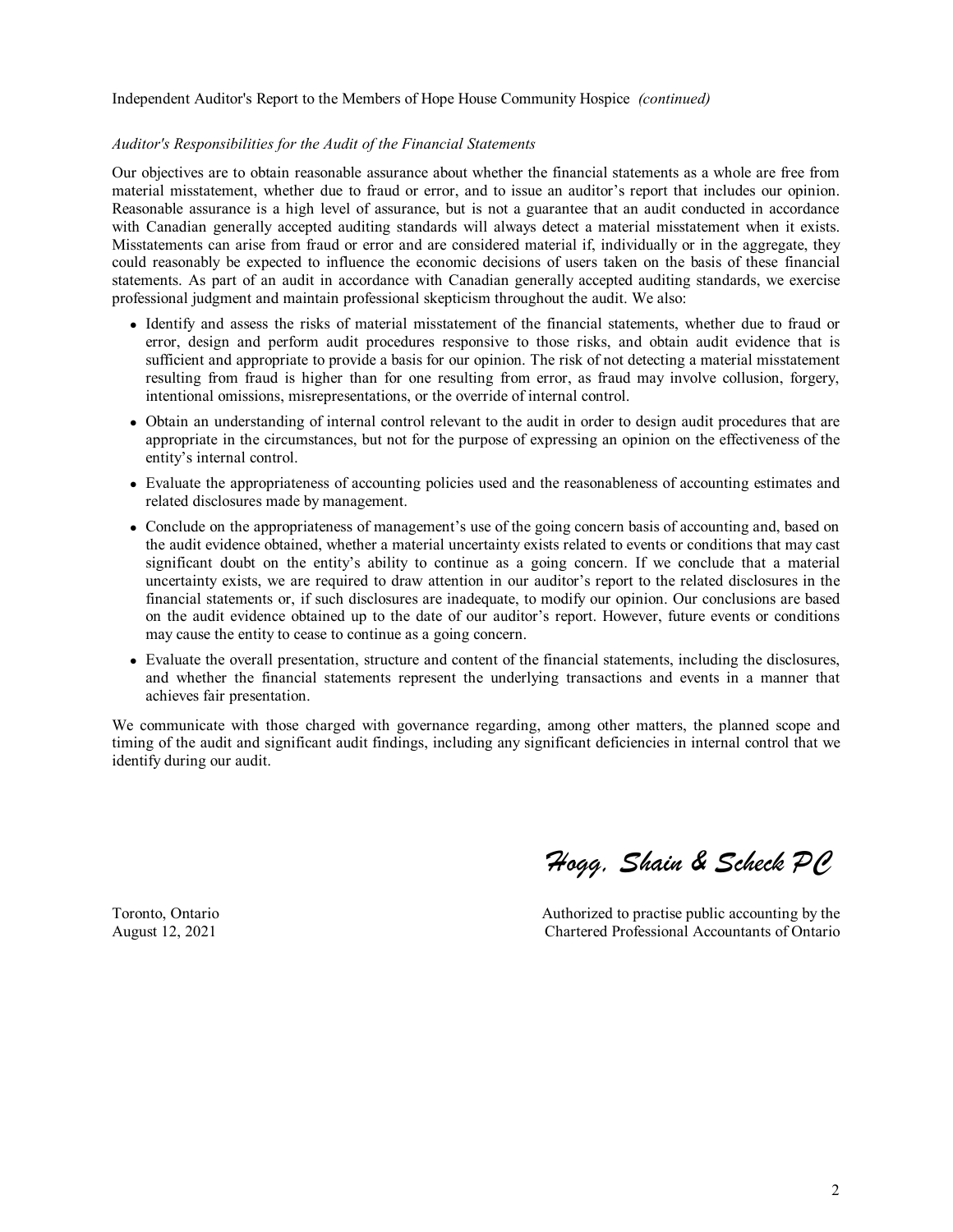## **Statement of Financial Position**

**As at March 31, 2021**

|                                                                                                                                                              | 2021                                         | 2020                                         |
|--------------------------------------------------------------------------------------------------------------------------------------------------------------|----------------------------------------------|----------------------------------------------|
| <b>ASSETS</b>                                                                                                                                                |                                              |                                              |
| <b>CURRENT</b><br>Cash (Note 3)<br>Short-term investments (Notes 3 and 4)<br>Accounts receivable (Note 1)<br>Prepaid expenses                                | \$<br>154,687<br>464,492<br>28,523<br>16,624 | \$<br>106,788<br>462,172<br>25,852<br>15,210 |
|                                                                                                                                                              | 664,326                                      | 610,022                                      |
| <b>PROPERTY AND EQUIPMENT</b> (Note 5)                                                                                                                       | 23,969                                       | 38,527                                       |
|                                                                                                                                                              | \$<br>688,295                                | \$<br>648,549                                |
| <b>LIABILITIES</b>                                                                                                                                           |                                              |                                              |
| <b>CURRENT</b><br>Accounts payable and accrued liabilities<br>Current portion of capital lease obligation (Note 6)<br>Deferred contributions (Notes 3 and 7) | \$<br>7,978<br>3,109<br>12,984               | \$<br>15,568<br>2,459<br>4,420               |
|                                                                                                                                                              | 24,071                                       | 22,447                                       |
| <b>CAPITAL LEASE OBLIGATION (Note 6)</b>                                                                                                                     | 2,963                                        | 6,378                                        |
|                                                                                                                                                              | 27,034                                       | 28,825                                       |
| <b>NET ASSETS</b>                                                                                                                                            |                                              |                                              |
| <b>CONTINGENCY RESERVE</b> (Note 3)                                                                                                                          | 250,000                                      | 250,000                                      |
| <b>UNRESTRICTED</b>                                                                                                                                          | 411,261                                      | 369,724                                      |
|                                                                                                                                                              | 661,261                                      | 619,724                                      |
|                                                                                                                                                              | \$<br>688,295                                | \$<br>648,549                                |

**COMMITMENTS** *(Note 8)*

## **APPROVED ON BEHALF OF THE BOARD**

Alexand B Director J. Sheridan Director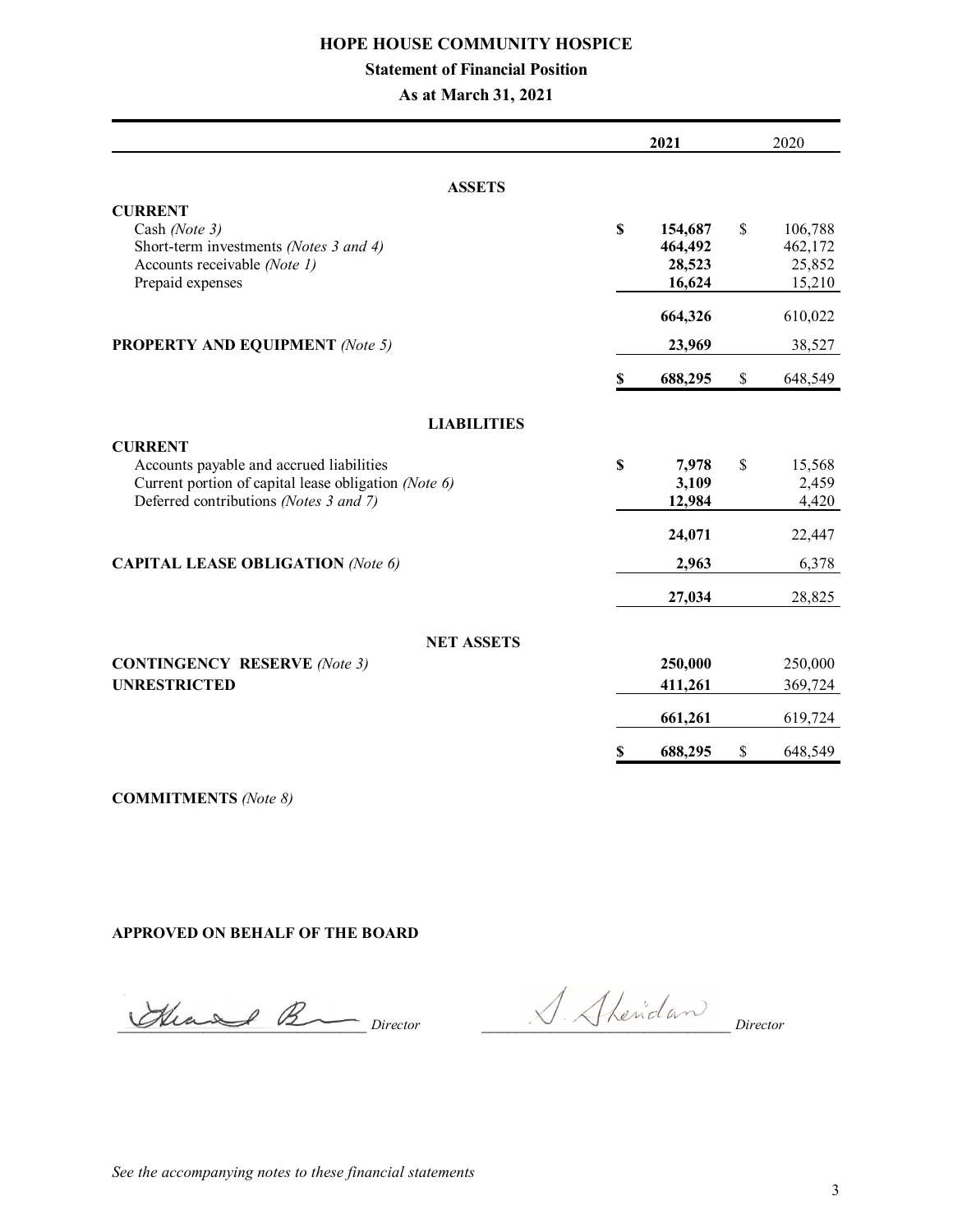## **Statement of Operations and Changes in Net Assets**

**Year Ended March 31, 2021**

|                                                      |             | 2021    |    | 2020       |  |
|------------------------------------------------------|-------------|---------|----|------------|--|
| <b>REVENUES</b>                                      |             |         |    |            |  |
| Government funding (Note 9)                          | $\mathbf S$ | 225,908 | \$ | 219,728    |  |
| Government assistance (Note 1)                       |             | 134,957 |    | 8,547      |  |
| Donations and other fundraising (Note 10)            |             | 73,785  |    | 40,327     |  |
| Special events (Note 11)                             |             | 42,996  |    |            |  |
| Charity Gaming (Note 12)                             |             | 12,110  |    | 49,549     |  |
| Investment and other income                          |             | 7,635   |    | 9,867      |  |
|                                                      |             | 497,391 |    | 328,018    |  |
| <b>EXPENSES</b>                                      |             |         |    |            |  |
| Personnel                                            |             | 303,880 |    | 287,037    |  |
| Rental                                               |             | 66,677  |    | 69,300     |  |
| Administration                                       |             | 31,183  |    | 39,269     |  |
| Program related                                      |             | 29,463  |    | 38,803     |  |
| Amortization of property and equipment               |             | 15,307  |    | 17,047     |  |
| Special events and other fundraising                 |             | 6,847   |    | 7,487      |  |
| Promotion and outreach                               |             | 2.497   |    | 5,254      |  |
|                                                      |             | 455,854 |    | 464,197    |  |
| <b>EXCESS (DEFICIENCY) OF REVENUES OVER EXPENSES</b> |             | 41,537  |    | (136, 179) |  |
| <b>NET ASSETS - BEGINNING OF YEAR</b>                |             | 619,724 |    | 755,903    |  |
| <b>NET ASSETS - END OF YEAR</b>                      | \$          | 661,261 | \$ | 619,724    |  |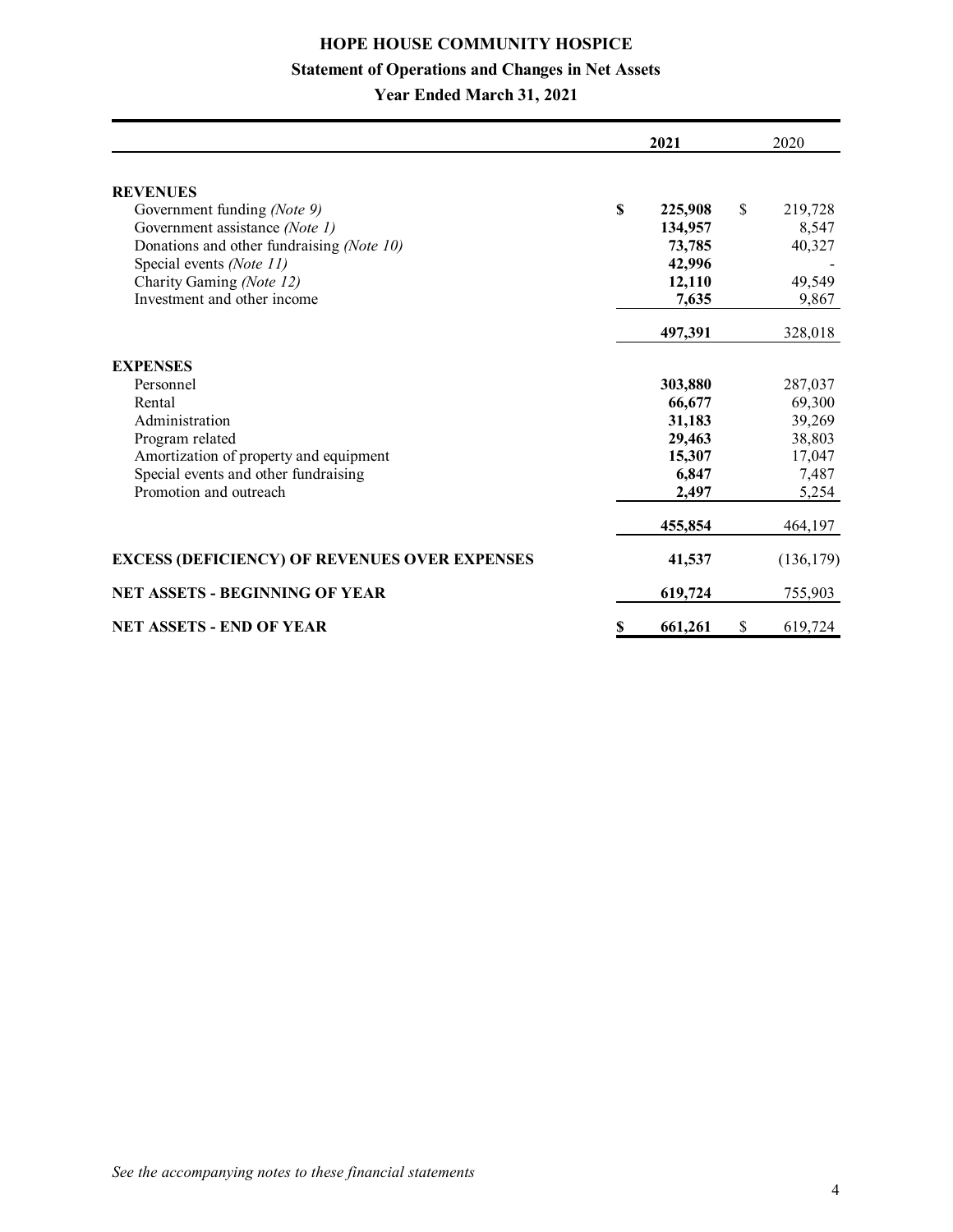## **Statement of Cash Flows**

**Year Ended March 31, 2021**

|                                                                                                                                                       |    | 2021                                    |              |                                    |
|-------------------------------------------------------------------------------------------------------------------------------------------------------|----|-----------------------------------------|--------------|------------------------------------|
| <b>OPERATING ACTIVITIES</b><br>Excess (deficiency) of revenues over expenses<br>Item not affecting cash:                                              | \$ | 41,537                                  | $\mathbb{S}$ | (136, 179)                         |
| Amortization of property and equipment                                                                                                                |    | 15,307                                  |              | 17,047                             |
|                                                                                                                                                       |    | 56,844                                  |              | (119, 132)                         |
| Changes in non-cash working capital:<br>Accounts receivable<br>Prepaid expenses<br>Accounts payable and accrued liabilities<br>Deferred contributions |    | (2,671)<br>(1, 414)<br>(7,590)<br>8,564 |              | (5,275)<br>2,479<br>(2,207)<br>220 |
|                                                                                                                                                       |    | (3, 111)                                |              | (4,783)                            |
| Cash flows from (used by) operating activities                                                                                                        |    | 53,733                                  |              | (123, 915)                         |
| <b>INVESTING ACTIVITIES</b><br>Change in short-term investments (net)<br>Purchase of property and equipment                                           |    | (2,320)<br>(749)                        |              | 93,653<br>(5,746)                  |
| Cash flows from (used by) investing activities                                                                                                        |    | (3,069)                                 |              | 87,907                             |
| <b>FINANCING ACTIVITY</b><br>Repayment of capital lease obligation                                                                                    |    | (2,765)                                 |              | (2, 459)                           |
| NET INCREASE (DECREASE) IN CASH                                                                                                                       |    | 47,899                                  |              | (38, 467)                          |
| <b>CASH - BEGINNING OF YEAR</b>                                                                                                                       |    | 106,788                                 |              | 145,255                            |
| <b>CASH - END OF YEAR</b>                                                                                                                             | \$ | 154,687                                 | \$           | 106,788                            |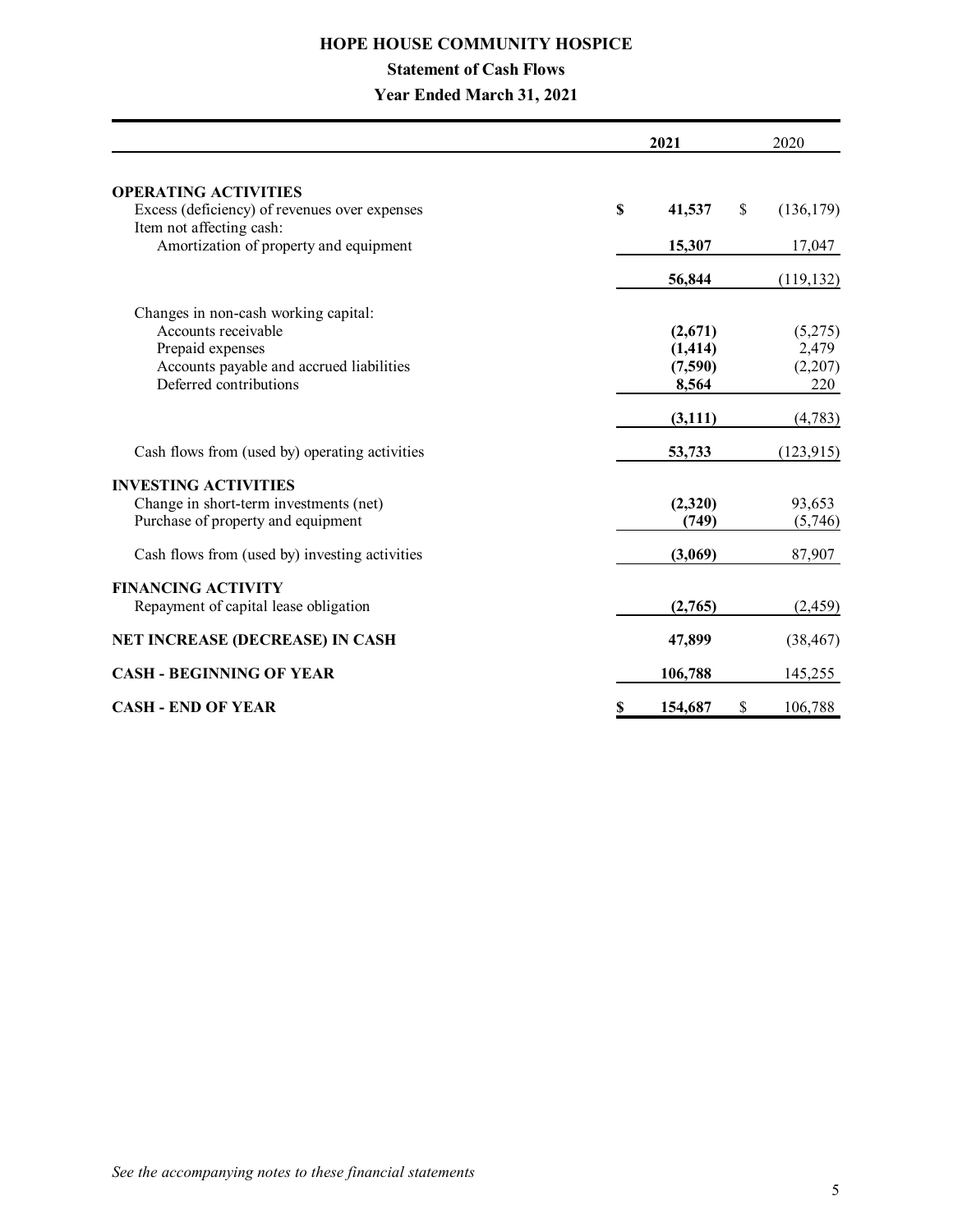**Notes to Financial Statements**

**Year Ended March 31, 2021**

## **1. NATURE AND PURPOSE OF THE ORGANIZATION**

In June 2017, the Board of Directors approved changing the name of the Organization to Hope House Community Hospice (the "Organization") and changed the letters of patent accordingly (formerly known as Hospice King-Aurora). The Organization was incorporated on May 20, 1983 without share capital under the laws of Ontario. The Organization is exempt from income tax in Canada as a registered charitable organization under the Income Tax Act (Canada).

The Organization is a volunteer-based organization that provides specialized support to those living with life threatening illnesses, the people who care for them, and those who are bereaved. The Organization serves the communities of south Aurora, King Township, and Richmond Hill.

#### *Impact of COVID-19*

On March 11, 2020, the World Health Organization characterized the outbreak of a strain of the novel coronavirus ("COVID-19") as a pandemic, which resulted in a series of public health and emergency measures that were put into place to combat the spread of the virus. As a result, the Organization adapted its programming and services to meet the requirements and measures in place.

As part of the response to COVID-19, the federal government introduced the Canada Emergency Wage Subsidy ("CEWS"), 10% Temporary Wage Subsidy ("TWS"), and the Canada Emergency Rental Subsidy ("CERS") to assist employers whose activities have been affected by COVID-19. For the fiscal year ended March 31, 2021, the Organization was eligible for CEWS funding of \$122,807, of which \$112,482 was received during the year with the remaining \$10,325 included in accounts receivable. In addition, the Organization was eligible and received funding for TWS of \$5,142. Also, the Organization was eligible for CERS funding of of \$7,008, of which \$3,045 was received during the year with the remaining \$3,963 included in accounts receivable. The Organization intends to apply for government assistance for all subsequent periods for which it is eligible.

The duration and impact of COVID-19 are unknown at this time. It is not possible to reliably estimate the impact that the length and severity of these developments will have on the financial results of the Organization in future periods. The Organization continues to closely monitor and assess the impact on operations. It is the opinion of the Board that the Organization will have sufficient reserves to mitigate any potential negative impact expected in fiscal 2022.

#### **2. SUMMARY OF SIGNIFICANT ACCOUNTING POLICIES**

These financial statements are the representation of management and have been prepared in accordance with Canadian accounting standards for not-for-profit organizations ("ASNPO") in Part III of the CPA Canada Handbook.

#### Revenue recognition

The Organization follows the deferral method of accounting for contributions.

Restricted contributions, including government funding and other contributions, are recognized as revenue in the year in which the related expenses are incurred. Unrestricted contributions are recognized as revenue when received or receivable if the amount to be received can be reasonably estimated and collection is reasonably assured.

Investment and other income is recognized as revenue when earned.

*(continues)*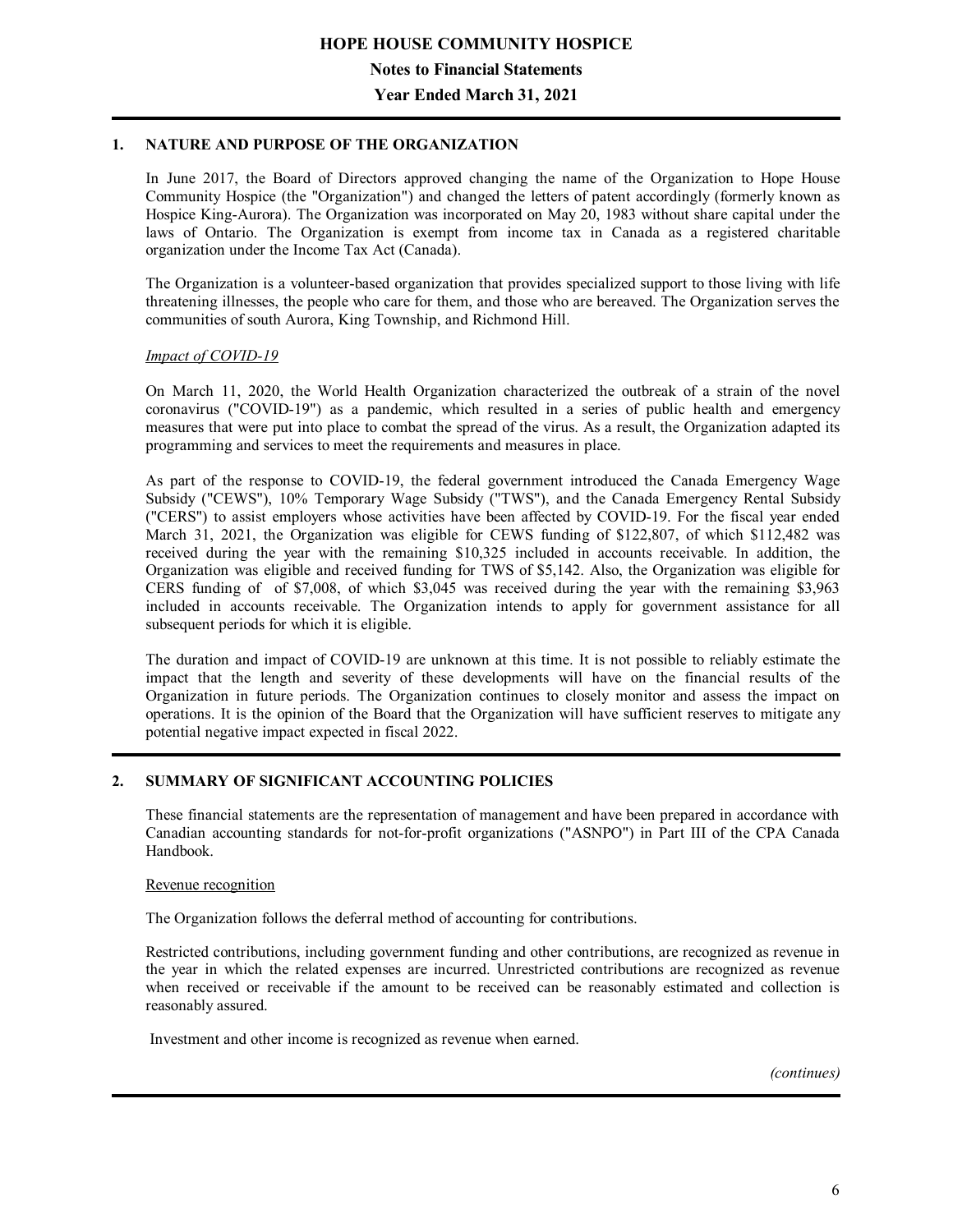## **2. SUMMARY OF SIGNIFICANT ACCOUNTING POLICIES** *(continued)*

#### Contributed services

Being a volunteer-based organization, volunteers assist in the delivery of its programs and administrative functions. Because of the difficulty in determining the fair value of these services, they are not recognized in the financial statements.

#### Financial instruments

The Organization's financial instruments consist of cash, short-term investments, accounts receivable, and accounts payable.

All financial instruments are initially measured at fair value, and subsequently, at amortized cost, with the exception of short-term investments, which are measured at cost plus accrued interest.

#### Property and equipment

Property and equipment is recorded at cost less accumulated amortization. They are amortized on a straight line basis over their estimated useful lives as follows:

| Equipment and furniture       | 3 years             |
|-------------------------------|---------------------|
| Equipment under capital lease | Over the lease term |
| Leasehold improvements        | Over the lease term |

The Organization regularly reviews its property and equipment to eliminate obsolete items. Amortization commences when the assets are put into use.

#### Use of estimates

The preparation of financial statements in conformity with ASNPO requires management to make estimates and assumptions that affect the reported amounts of assets and liabilities at the date of the financial statements and the reported amounts of revenues and expenses during the year. Such estimates are periodically reviewed and any adjustments necessary are reported in the year in which they become known. Estimates include the useful life of property and equipment. Actual results could differ from these estimates.

### **3. CASH AND SHORT-TERM INVESTMENTS**

A portion of cash and short-term investments is subject to external restrictions imposed by funding agencies and reserve funds set aside by the Board of Directors for future contingencies.

|                                               |   | 2021              | 2020             |
|-----------------------------------------------|---|-------------------|------------------|
| Deferred contributions<br>Contingency reserve | S | 12.984<br>250,000 | 4.420<br>250,000 |
| Unrestricted cash and short-term investments  |   | 356,195           | 314,540          |
|                                               | S | 619,179           | 568,960          |

Deferred contributions - Restrictions require cash to be used for the purposes specified by the contributor that are unspent at the end of the fiscal year.

Contingency reserve - The Board of Directors established a contingency reserve in the amount of \$250,000 to be used in the event of unforeseen expenses and/or reductions of funding.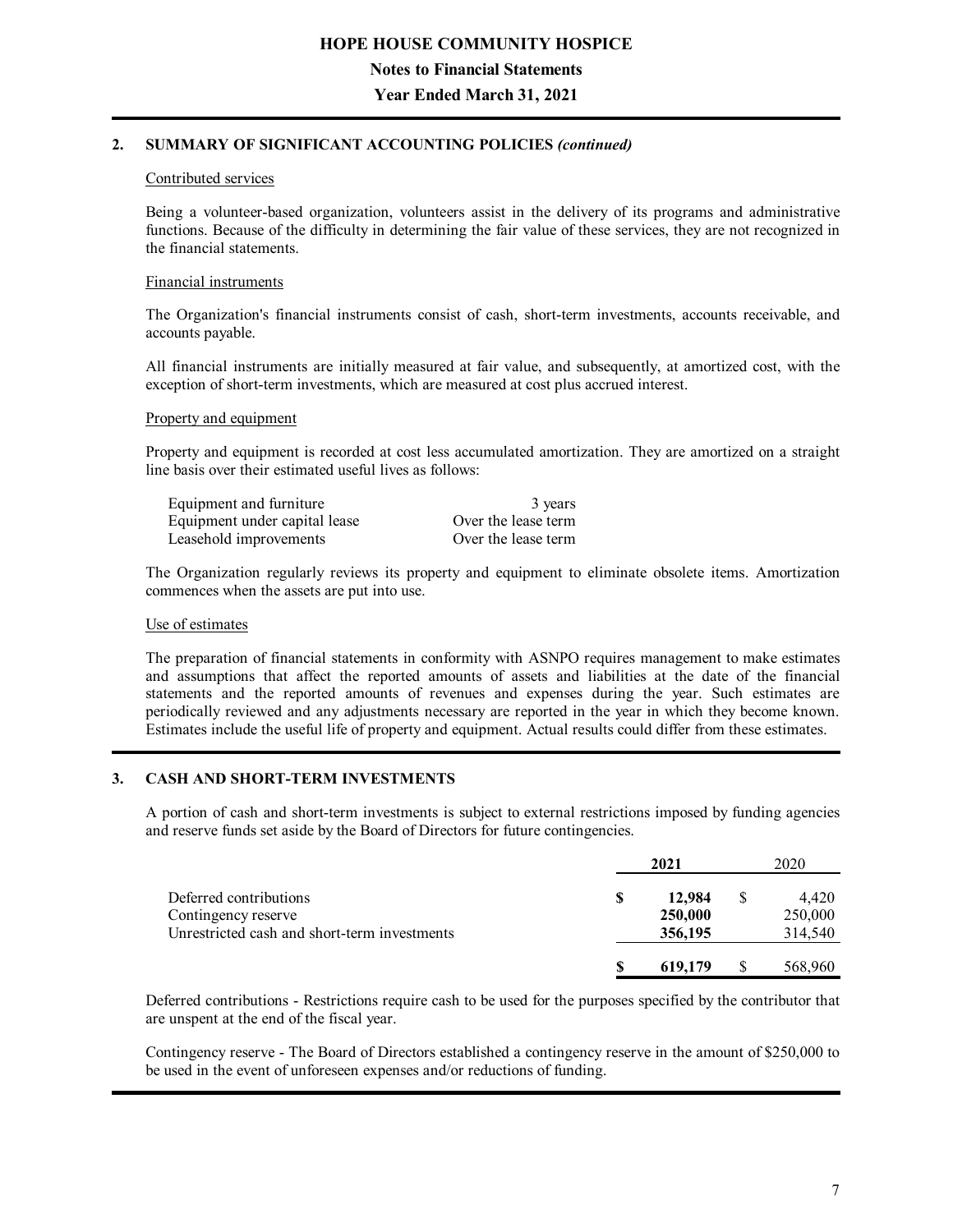**Notes to Financial Statements**

**Year Ended March 31, 2021**

## **4. SHORT-TERM INVESTMENTS**

Short-term investments consist of two Guaranteed Investment Certificates held at a major Canadian chartered bank that earn interest of 0.30% and 2.20% per annum (2020 - 1.55% and 2.20%), and mature within one year.

### **5. PROPERTY AND EQUIPMENT**

|                                                                                    | Cost                             | Accumulated<br>amortization | 2021<br>Net book<br>value |    | 2020<br>Net book<br>value |
|------------------------------------------------------------------------------------|----------------------------------|-----------------------------|---------------------------|----|---------------------------|
| Equipment and furniture<br>Equipment under capital lease<br>Leasehold improvements | \$<br>19.520<br>15,071<br>46,480 | 16,268<br>10,275<br>30,559  | 3,252<br>4,796<br>15,921  | S  | 6,339<br>7,536<br>24,652  |
|                                                                                    | 81,071                           | 57,102                      | 23,969                    | \$ | 38,527                    |

## **6. CAPITAL LEASE OBLIGATION**

The Organization entered in an agreement to lease a photocopier, that requires quarterly payments of \$910. The following is a schedule of future minimum lease payments under the capital lease expiring in fiscal 2023:

| 2022<br>2023                                           | S | 3,641<br>2,731 |
|--------------------------------------------------------|---|----------------|
| Less: Interest expense (calculated at 11.9% per annum) |   | 6,372<br>(300) |
|                                                        |   | 6,072          |

## **7. DEFERRED CONTRIBUTIONS**

Deferred contributions are for special events or programmes in the future period. The balance as at March 31 is comprised of the following:

|                                                                                                                                                     |   | 2021                         |   | 2020                        |
|-----------------------------------------------------------------------------------------------------------------------------------------------------|---|------------------------------|---|-----------------------------|
| Deferred bingo revenues<br>Deferred donations                                                                                                       | S | 12,984                       | S | 4,420                       |
|                                                                                                                                                     |   | 12,984                       | S | 4,420                       |
| The continuity of deferred contributions is as follows:                                                                                             |   |                              |   |                             |
| Balance, beginning of the fiscal year<br>Add: Amounts received during the fiscal year<br>Less: Amounts recognized in revenue during the fiscal year | S | 4,420<br>25,094<br>(16, 530) | S | 4,200<br>11,320<br>(11,100) |
| Balance, end of the fiscal year                                                                                                                     |   | 12,984                       | S | 4,420                       |
|                                                                                                                                                     |   |                              |   |                             |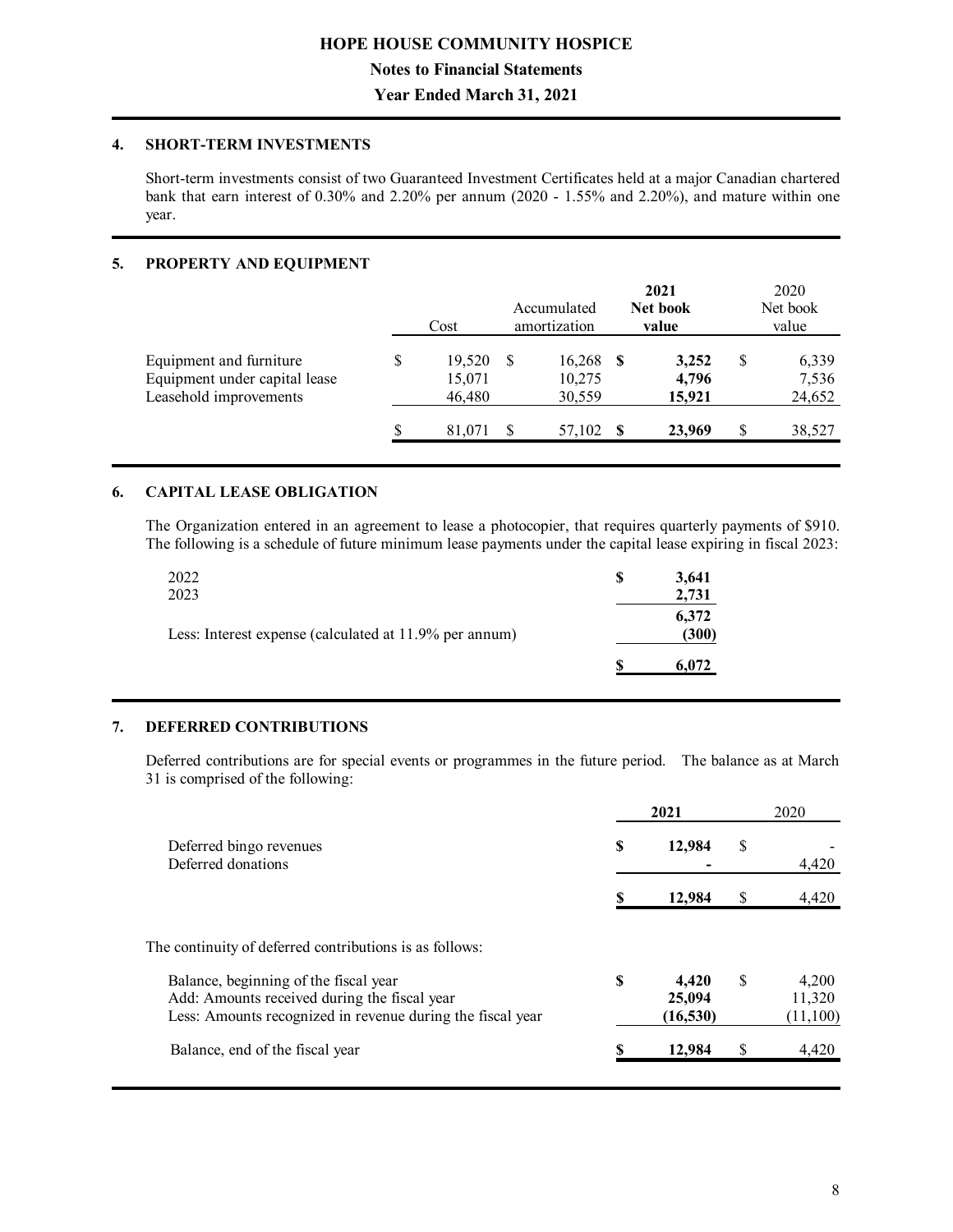## **8. COMMITMENTS**

The Organization leases commercial office space in Aurora, Ontario. The lease agreement expires in June 2022 with an option to renew for a further term of five years. Rent is set annually by the landlord based on estimated operating costs.

Minimum lease payments for the premises are as follows:

| 2022 | $\$\qquad 35,709$ |
|------|-------------------|
| 2023 | 8,926             |

## **9. GOVERNMENT FUNDING**

Government funding recognized in the fiscal year is as follows:

|                                                                             | 2021 |                |              | 2020    |  |
|-----------------------------------------------------------------------------|------|----------------|--------------|---------|--|
| Ministry of Health - Better Living Health and<br><b>Community Services</b>  | S    | 219,628        | <sup>S</sup> | 217,728 |  |
| Government of Canada - Employment and Social<br>Development Canada<br>Other |      | 3,780<br>2,500 |              | 2,000   |  |
|                                                                             | S    | 225,908        | S            | 219,728 |  |

## **10. DONATIONS AND OTHER FUNDRAISING**

Donations and other fundraising revenue is from the following sources:

|                                                                                           |    | 2021                                |    | 2020                               |
|-------------------------------------------------------------------------------------------|----|-------------------------------------|----|------------------------------------|
| Donations<br>Individuals<br><b>Foundations</b><br>Other<br>Third-party fundraising events | \$ | 16,858<br>15,000<br>3,431<br>38,496 | \$ | 20,341<br>5,000<br>3,412<br>11,574 |
|                                                                                           | S  | 73,785                              | \$ | 40,327                             |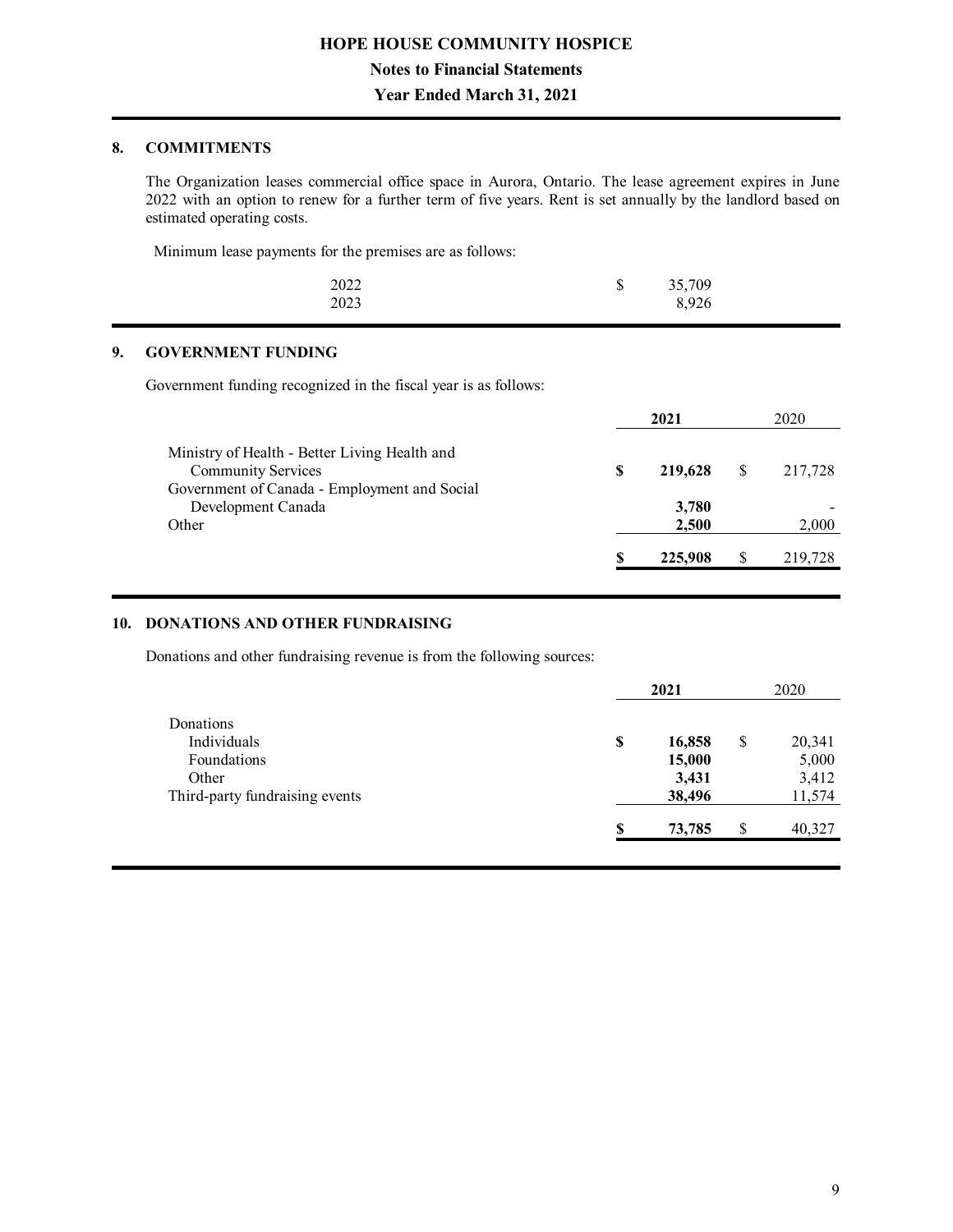**Notes to Financial Statements**

## **Year Ended March 31, 2021**

#### **11. SPECIAL EVENTS**

The Organization raises operating capital from major fundraising sources. Funds raised in honour of the Jitterbug Ball are unrestricted and internally designated for general operations.

|                                 | 2021   |  | 2020 |  |  |
|---------------------------------|--------|--|------|--|--|
| In honour of the Jitterbug Ball |        |  |      |  |  |
| Revenue                         | 42,996 |  | -    |  |  |

In fiscal 2021, donors generously supported the Organization in honour of the Jitterbug Ball that could not be held due to the pandemic. The Jitterbug Ball is typically held every other year, and as a result there was no activity in the prior year.

#### **12. CHARITY GAMING**

|                                   |    | 2021        |   | 2020               |
|-----------------------------------|----|-------------|---|--------------------|
| Revenue<br>Expenses - fundraising | S  | 12,110<br>- |   | 49,549<br>(1, 456) |
|                                   | \$ | 12,110      | Φ | 48,093             |

Charity Gaming restrictions require cash to be used for direct programming and educational expenses. The restriction has been recently amended to include a portion of the wage expense of the programming staff. These programs include Adult Bereavement, Caregiver Support, Child and Youth Bereavement, Complementary Therapies, Compassion, Library resources, and Community Education and Volunteer Education. These funds are regulated by the Ontario Lottery and Gaming Commission and are subject to regular review and approval.

#### **13. FINANCIAL RISKS**

The Organization is exposed to various risks arising from its financial instruments. The following analysis provides information about the Organization's risk exposure and concentration as of March 31, 2021.

#### *Credit risk*

The Organization is exposed to credit risk on its accounts receivable, which is the risk that arises from the potential that a counter-party will fail to perform its obligations. The Organization regularly monitors its accounts receivable to minimize its exposure to credit risk.

#### *Liquidity risk*

Liquidity risk is the risk that an entity will encounter difficulty in meeting obligations associated with financial liabilities. The Organization's objective with respect to its capital is to preserve net assets and deliver services to the community at no less than a break-even basis over two years. This reflects the biennial nature of the Organization's major fundraiser "Jitterbug Ball", which is intended to carry the Organization through the non-Jitterbug Ball year. As at March 31, 2021, the Organization had met its objective of having sufficient liquid resources to meet its current obligations.

*(continues)*